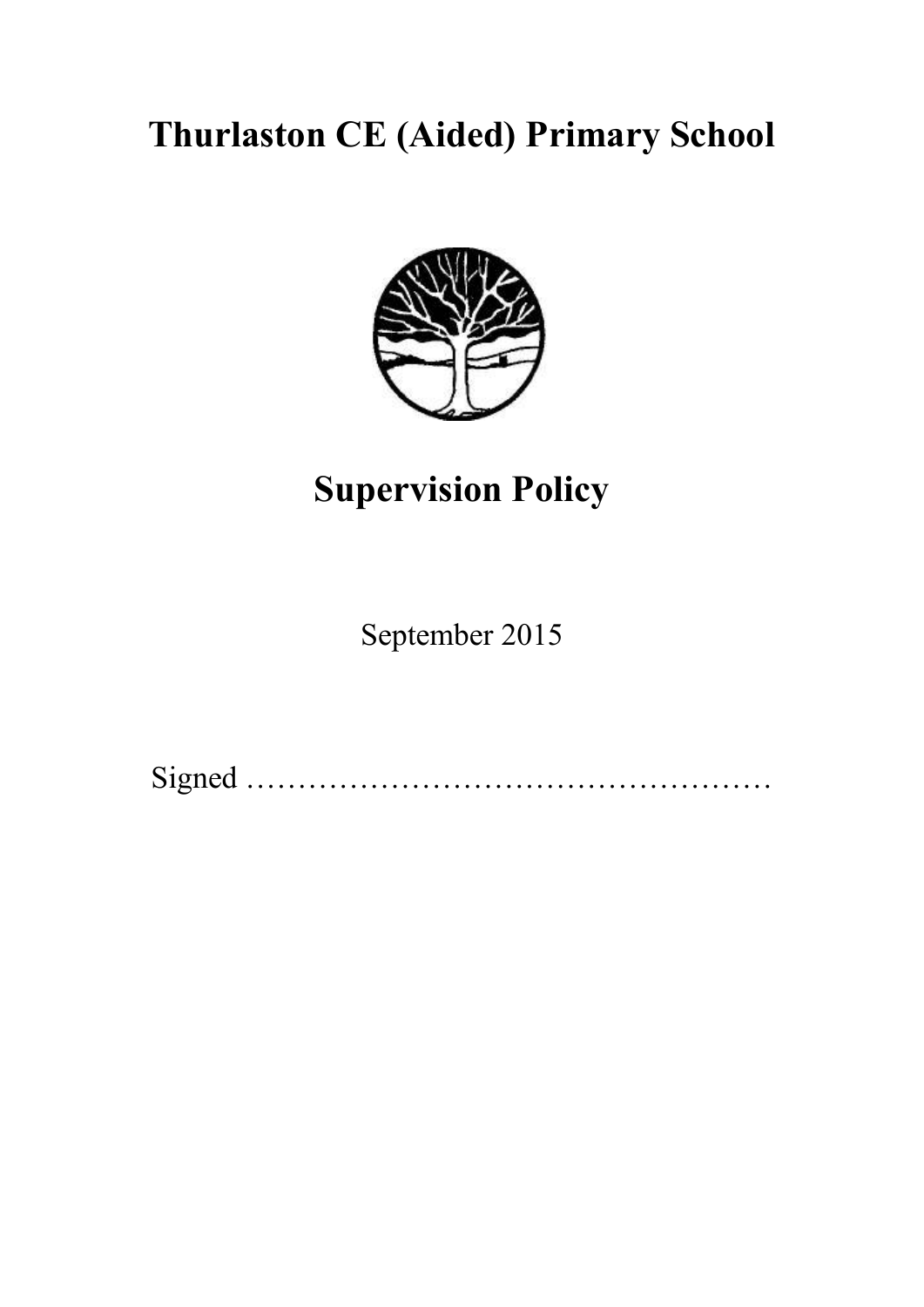# **Teaching and Living the Christian Way of Life**

## **Aims of Policy**

The aim of this policy is to :

- Clearly outline the strategies and routines adopted by the school to ensure full and appropriate supervision of all pupils occurs throughout the school day.
- Clarify for all staff their own responsibilities and roles with regard to the supervision of pupils.
- Provide a 'safe place to work' for employees, pupils and all who visit our school, regardless of race, gender or ability.

## **Teachers' Contractual Responsibilities**

The Headteacher is responsible for

- The overall internal organisation, management and control of the school.
- Deploying and managing all teaching and non-teaching staff.
- Allocating duties to them in a manner consistent with their conditions of employment, maintaining a reasonable balance for each teacher between work carried out in school and elsewhere.

Teachers other than the Headteacher are responsible for

- Discipline, health and safety maintaining good order and discipline among the pupils and safeguarding their health and safety both when they are authorised to be on the school premises and when engaged in authorised school activities elsewhere.
- Reporting and ensuring the recording of any incident or accident that may subsequently be considered the result of a breach of supervision.
- They shall not be required to undertake midday supervision and shall be allowed a break of reasonable length between school sessions.

## **Supervision Before School**

- Pupils will not be supervised prior to 8:45am and parents are advised that they should not arrive before this time.
- Pupils are expected to enter the school buildings and go to their classes on arrival where their teacher will supervise them.
- Pupils arriving by bus/taxi will be escorted from the bus/taxi to the school and staff will ensure they all enter the building.

## **Registration**

- The responsibility for regular attendance lies with parents or guardians, and parents are all requested (and reminded) to let the school know if and why their child is away.
- Class teachers inform the office of absentees, and when no notification from a parent or sibling has been received parents will be contacted after 9:30am.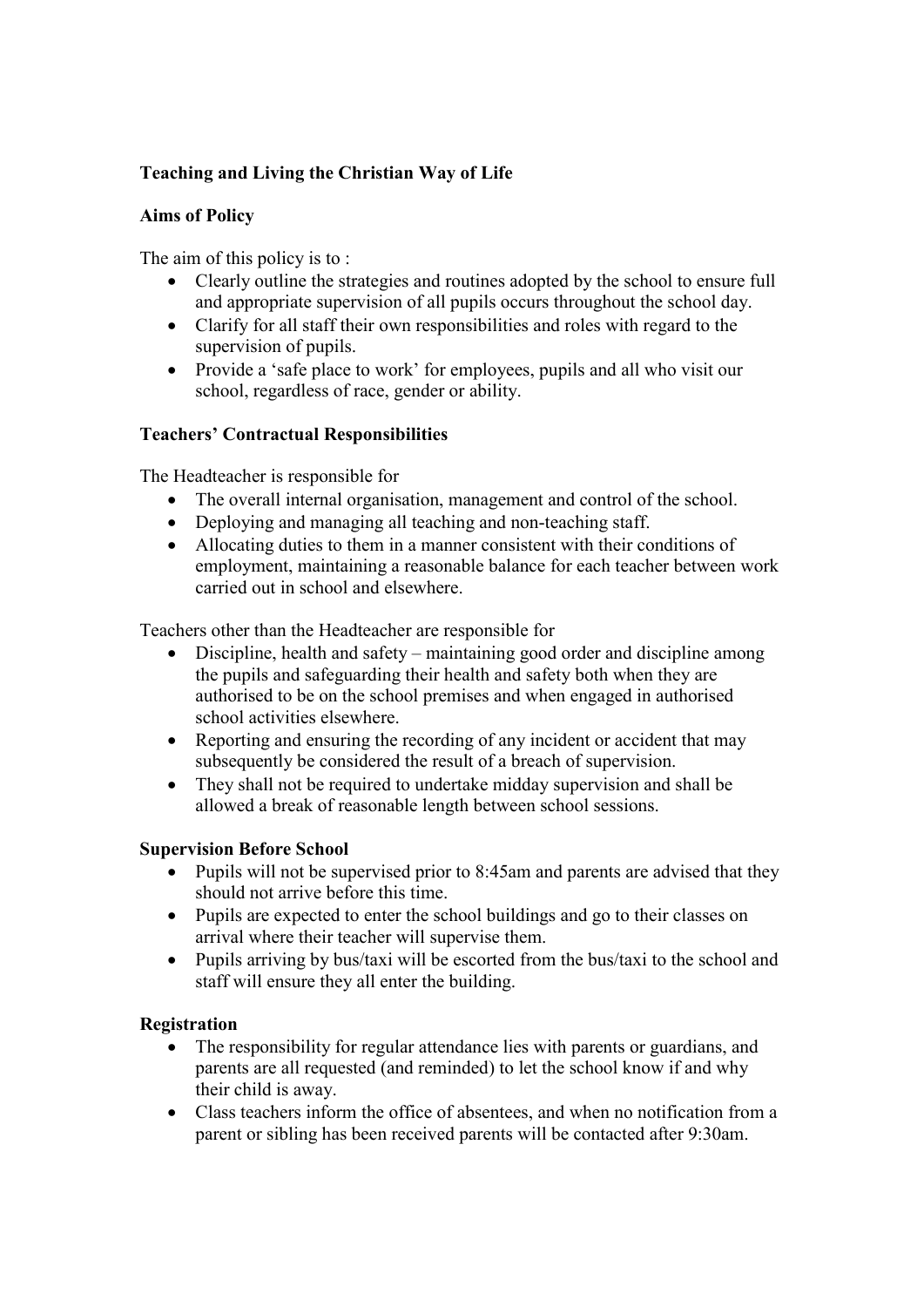• If a child fails to arrive at school, it is the parent's responsibility to take appropriate action, but school staff will offer whatever support is practically possible.

Pupils are not allowed off-site during school hours unless there is clear evidence of a request from a parent/carer. Such notes are filed with pupils' record cards.

#### **Illness**

When a pupil is taken ill during the day, office staff make every effort to contact parents/carers, using the telephone numbers provided by parents and filed in the office. Parents are reminded regularly to update home information, change of work address etc

#### **Emergency**

Under normal circumstances no class of pupils should be left unsupervised. (On a very rare occasion, it may be necessary for a teacher to 'cover' two classes for a short period of time.

#### **Lesson Time**

In the case of pupils excused normal lessons e.g. PE, the class teacher remains responsible for the supervision of the pupil.

NB – Health and Safety guidelines exist as part of a particular subject curriculum policies ( e.g. PE, Science, ICT) outlining the kinds of activities which staff should not permit or which require additional supervision.

#### **Visitors**

All strangers on the premises are to be directed to the office and asked to sign in. If they have no legitimate reason for their presence in school, they will be asked to leave. Parents wanting to see staff are asked to come first to the school office.

Visitors to the school will not be allowed to interview individuals or groups of children without a member of staff being present. All school assemblies will have a member of staff present. This is to ensure that these occasions are not used as a vehicle for radicalisation. Persons and companies commissioned directly by the school to do a specific piece of work will have appropriate supervision.

#### **Break time**

- At least two members of staff are on duty each break time, on a rota basis. One will be a teacher and the other a member of the support staff.
- The school has clear playtime rules and the Headteacher should be informed of any serious or repeated breaches of this code.
- Class 4 use the rear play ground.
- Class 1 use their own playground.
- Classes 2 and 3 use the front playground.
- If a pupil is injured, he/she enters the school and a further member of staff will provide first aid and record the injury and treatment in the book. If necessary a report to the class teacher or Headteacher of any circumstance of significance will be given.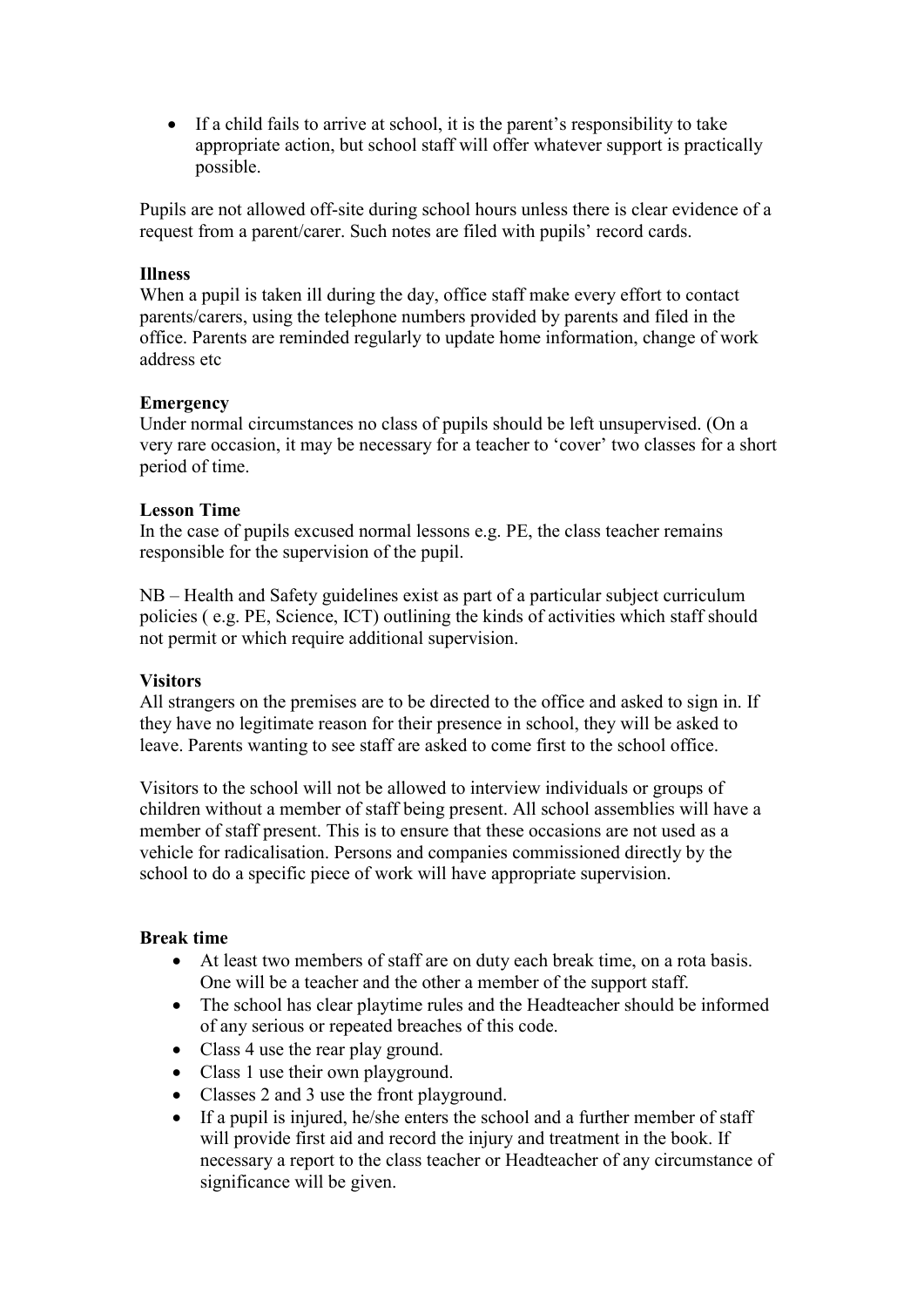• Break time ends at 11am when a staff member blows the whistle and the pupils should stand still and await further instructions.

# **In Wet Weather**

Pupils remain in their classrooms and are reminded of suitable and safe activities. The normal staff supervision rota operates. Older pupils may be asked to help with the play activities of the younger pupils. All staff are expected to be available to assist on such occasions if required.

# **Midday Supervision**

- Supervision of pupils is provided during and after the provision of the midday meal by midday supervisors.
- Pupils who go home at lunchtime become the responsibility of their parents/carers at 12pm when they complete their morning school and are not expected to return before 1pm when they report back to teaching staff.
- Supervisory staff have job descriptions and opportunities to discuss issues of safety and behaviour etc. They are informed of school policies regarding safeguarding children and encouraged to attend first aid training courses.

Teaching staff take part in a voluntary "dinner duty", supervising pupils whilst having their cooked meals but this is not compulsory. The Headteacher takes overall responsibility for lunchtime supervisions and midday supervisors can always ask for his support. (In his absence the next most senior teacher covers this role.)

# **Supervision After School**

- Class teachers ensure the safe exit of all pupils from their classroom and cloakroom.
- Parents who meet their children within the playground are expected to take over responsibility for them.
- Apart from pupils who walk home alone, all pupils have instructions not to leave the playground without their parent/carer, and go to the office if they are left as the last collected child leaves.
- Bus children are collected and escorted to the bus by a member of staff each day. She may also bring to the office any child not yet collected, if they remain alone after the bus has gone.
- Parents or named contacts are contacted if pupils have not been collected by 3:25pm.
- If the school is to be closed early for any reason, all parents/carers are informed beforehand, or in an emergency, contacted by phone.

# **Extra Curricular Activities.**

Pupils remaining for after school activities are always expected to obtain parental consent and this will include the name of the person collecting them or written permission for them to go home unaccompanied.

Parents will be informed if the activity is cancelled, but if, at short notice, it is impossible to contact a parent, the pupil will be supervised at school until the planned end of that activity i.e. the prearranged collection time. Pupils should not leave the premises in these circumstances, but wait until their parents collect them.